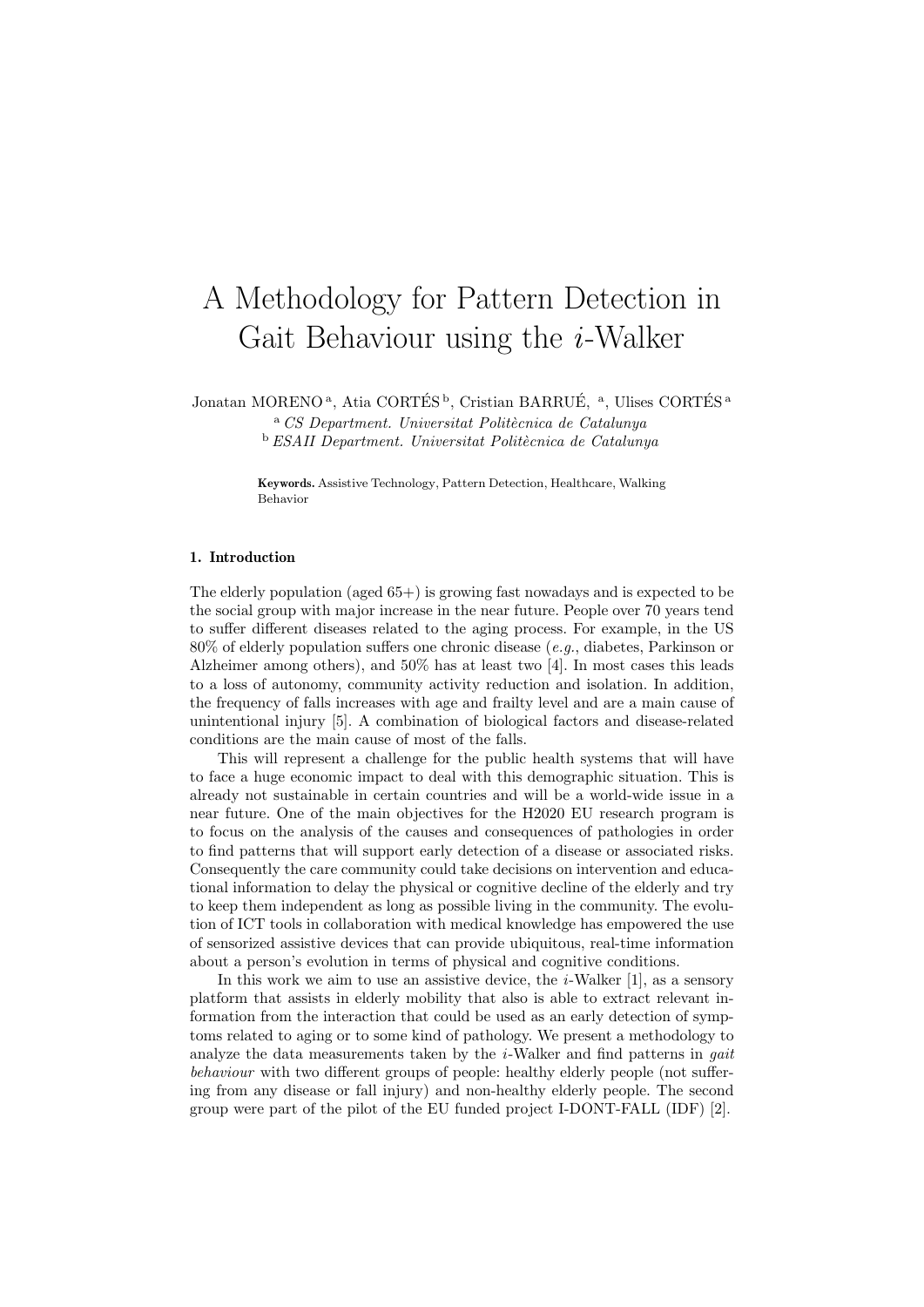Data has been collected, early 2015, from real in-patients at the Fondazione Santa Lucia (FSL), in Rome, and at the residence care center Los Nogales (LN) in Madrid following a strict inclusion protocol.

## 2. Methodology

For this work the data recorded as a result of the interaction of real users with the i-Walker while performing specific tasks is named exercise. For each exercise, the *i*-Walker produces a dataset which is composed by several Time Series  $(TS)$ representing each one specific sensor data (left normal force, right speed, etc.). A TS is a sequence of real values, in our case representing a sensor reading during the exercise. It could be defined as  $T = (t_1, t_2 \cdots t_n)$ ,  $n \in \mathbb{R}$ 

Therefore, the  $TS$  that represents the sensor data recorded in several exercise sessions are analyzed by finding relevant patterns that could be determinant to differentiate between various target populations by means of the gait behaviour that they present.

The methodology presented here targets to cluster the exercises into different groups regarding the patterns that they present. For each TS belonging to an exercise, patterns are extracted and a vectorized format that preserves the relevance of patterns is reached. By comparing all the resulting vectors a cluster relying on the relevant patterns is obtained.

#### 2.1. Pattern Extraction

In order to extract the patterns given a TS we will apply Symbolic Aggregate Approximation (SAX) [3], a technique that has been widely used in the TS analysis domain. It allows dimensionality reduction and indexing with a lower-bounding distance measure. By applying SAX we are able to transform the given TS into a list of patterns.

First we define a window of length  $w$  that will be slided each iteration ss positions over the input TS. The values of the TS that falls inside the window will be normalized and we will run Piece-wise Aggregate Approximation(PAA). By specifying the *spw* parameter the PAA will reduce the values inside the window into spw values. Afterwards, an alphabet of cardinality a is defined and each of the resulting values of the PAA will be replaced by the corresponent alphabet symbol obtaining one pattern as a result. This procedure is repeated until the window reach the end of the TS obtaining a pattern at each iteration.

#### 2.2. Infering Relevance

The relevance of the patterns is computed after they are extracted. Two factors have influence on the relevance: number of ocurrences and resolution. The patterns obtained as a result of the SAX methodology will all have the same resolution (specified by the cardinality of the alphabet). However, binary notation is used as an alphabet which allows us to generalize patterns. Notice that the pattern 0b00, 0b01 can be generalized by taking the first bit of each symbol, that is 0b0, 0b0. That is equivalent to execute SAX with  $a = 2$  instead of  $a = 4$ .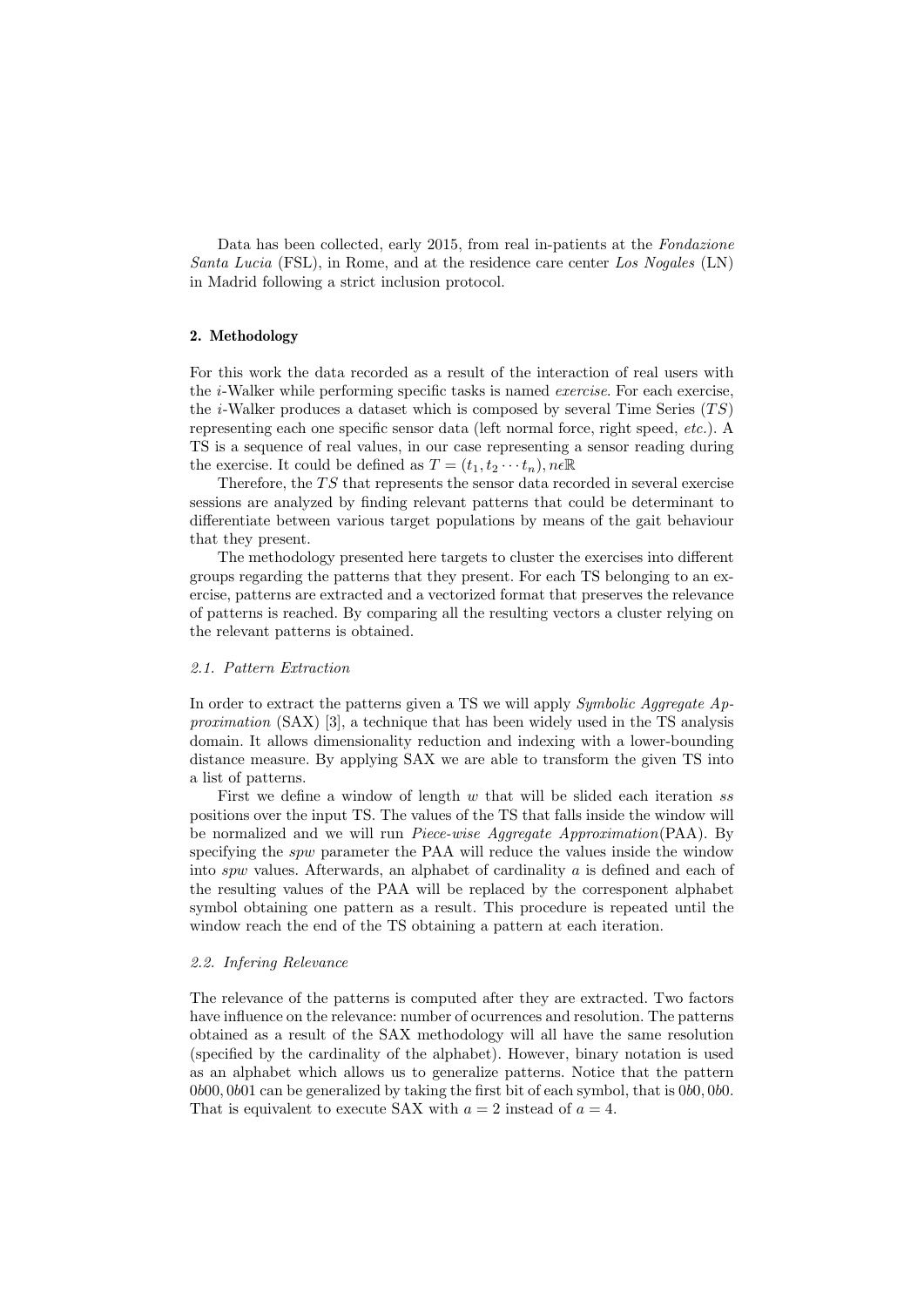In order to compute the relevance a tree is built from top to bottom going through the list of patterns. Starting with an empty tree (just the root node) each pattern is inserted iteratively. When a pattern has to be inserted the maximum generalization of it is taken and inserted into the tree. Therefore, intially the tree will have just one depth level. When a node at this level accumulates a certain number of patterns (specified by a threshold parameter) it has to be splitted into a deeper level of resolution. That is because the difference between the patterns that share the same generalization at resolution 1 but are different at resolution 2 could be significant. Once all the symbols are introduced a dynamic tree is obtained as a result that preserves the two factors that have influence into the relevance. Thus, the more occurrences a symbol has and the more deeply in the tree it falls (e.g., more resolution is required) more relevant the pattern is.

Finally, a vector with a number of cells equal to the number of possible patterns that could be produced with the configuration used is built, i.e., each cell represents each possible pattern. Thus, each position is filled with the computed relevance. That is, a cell representing a pattern that has reached the maximum possible resolution contains the number of occurrences of that pattern. The cells that represent patterns that have been not produced are filled with a 0. For the nodes that are a generalization of some patterns and have not been splitted (*i.e.*, the difference among that patterns is not relevant), the number of occurrences is spread out among the cells of the patterns that such node is representing.

#### 2.3. Clustering

In order to perform the clustering a condensed distance matrix is computed. To fill the distance matrix the distance among the vectors that we want to analyze is computed. Afterwards, an Agglomerative Hierarchical Clustering (AHC) is executed to obtain the different clusters.

# 3. Results

This section outlines a first use case where the methodology has been applied. First, the exercises that are going to be clustered need to be picked. Inhere the dataset is composed by a subset of exercises produced at IDF project (those from FSL pilot) which belongs to users that present one or more pathologies. In addition, exercises produced by healthy users<sup>1</sup> from LN are used as well (see  $\S1$ ).

By applying the presented methodology it is expected that the exercises from healthy/non-healthy users falls into separate clusters. After executing the first phase of the methodology on the dataset for each variable belonging to an exercises the numerical vector is generated. The selection of the variables to be analyzed is required since in this first approach, the clustering works with a single variable. We selected Right Normal Force variable for the clustering, as it might be representative (*i.e.* the amount of leaning a user performs over the rollator).

<sup>&</sup>lt;sup>1</sup>A user is considered healthy when it overcomes some medical tests and scales(*e.g.*, Barthel, Tinetti, etc.)